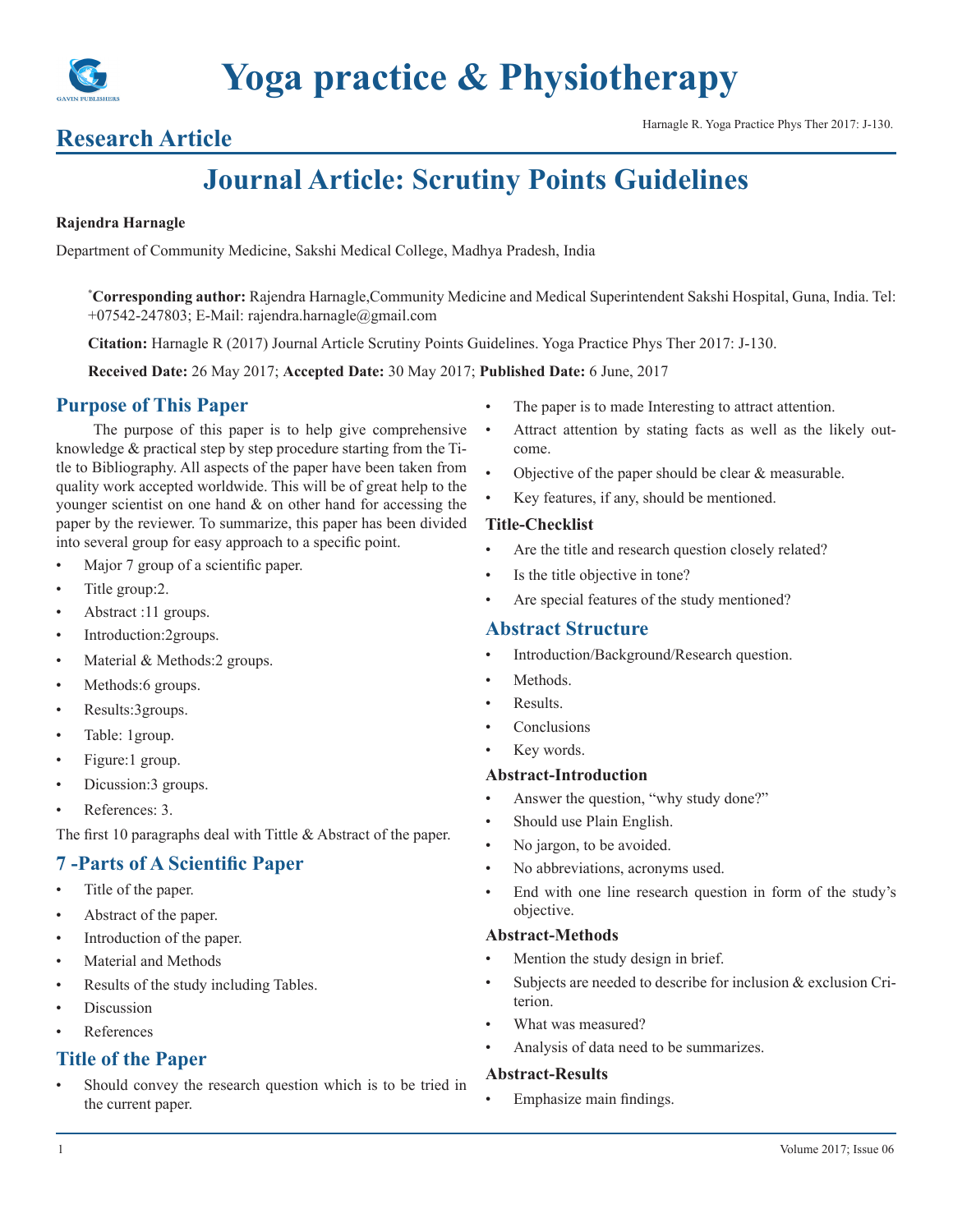- Focused rather than broad based.
- State key results in words, followed by numbers.
- Use confidence intervals and P values.

### **Abstract-Conclusions**

- Should be specific.
- Mention implications of the results.
- Should not be a repetition of the results.
- Gold Reference test.

If the conclusion could have been written without accesses of the results than nothing has been concluded from the study.

#### **Abstract-Checklist**

4 points Are ThereBackground, Methods, Results, Conclusions sections along with key words?

- Are the four or five main features of the study mentioned?
- Are the key results of the study stated in words?
- Do the conclusions follow from the results?
- Is it as per the guidelines of the journal?

# **Causesfor Rejection of Abstract**

- Dull topic with lots of previous research.
- No context of the research.
- Small sample size.
- No numbers all talk.
- All numbers, no talk.
- Too short/Too long.
- Poor readability.
- Sloppiness/Abbreviations.

# **Introduction**

- Purpose to be included in detail in introduction.
- The content should attract readers.
- Tell the readers what to expect.

# **Content of Introduction**

Four elements should be included:

- Background of the research question
- Previous research in the area
- Problems or limitations in earlier research
- Additions in the present paper?
- Any information which does not fit in any of the above categories is redundant.

# **Background of Research Question**

Should start introduction with few words about the overall topic of the research.

- Should avoid too many details.
- Should be focused.
- Should avoid triviality should tell something newor tell in a novelway.
- Should be reader friendly.

#### **Previous Research in the Area**

- No need for complete literature review.
- Summary should suffice.
- Should be synthetic instant of pedantic.
- If no earlier research, should explain why.
- Discuss existing beliefs and their origins.

#### **Problems with Past Research**

- Be specific in limitations of past research-Sample, measurements, etc.
- Should not criticize unless present work is an improvement.
- Should not be hypercritical.
- Sometimes there may be nothing wrong with previous research but studies may show conflicting results.

# **Introduction-Additions in The Present Paper**

- Introduction should conclude by telling the reader about improvements in present paper.
- Innovative features of:Design, Sample, Measurement methods.
- If it expands on previous work, should mention so.

#### **Introduction - Checklist**

- Are the four major elements covered in four paragraphs (background, existing research, problem with previous research, your improvement).
- After reading introduction can reader understand why the study was done and how it is an improvement on previous studies?
- Was objective tone used when criticizing previous research.
- Did it address how the study addressed previous problems.
- Is there anything superfluous in the introduction?

# **Material and Methods**

- What type of study (Design)?
- Whom/what were studied (Subjects)?
- What were measured (Measurements)?
- How was data analyzed (Analysis)?

# **Material and Methods-Continued**

• Close link between the results section and the methods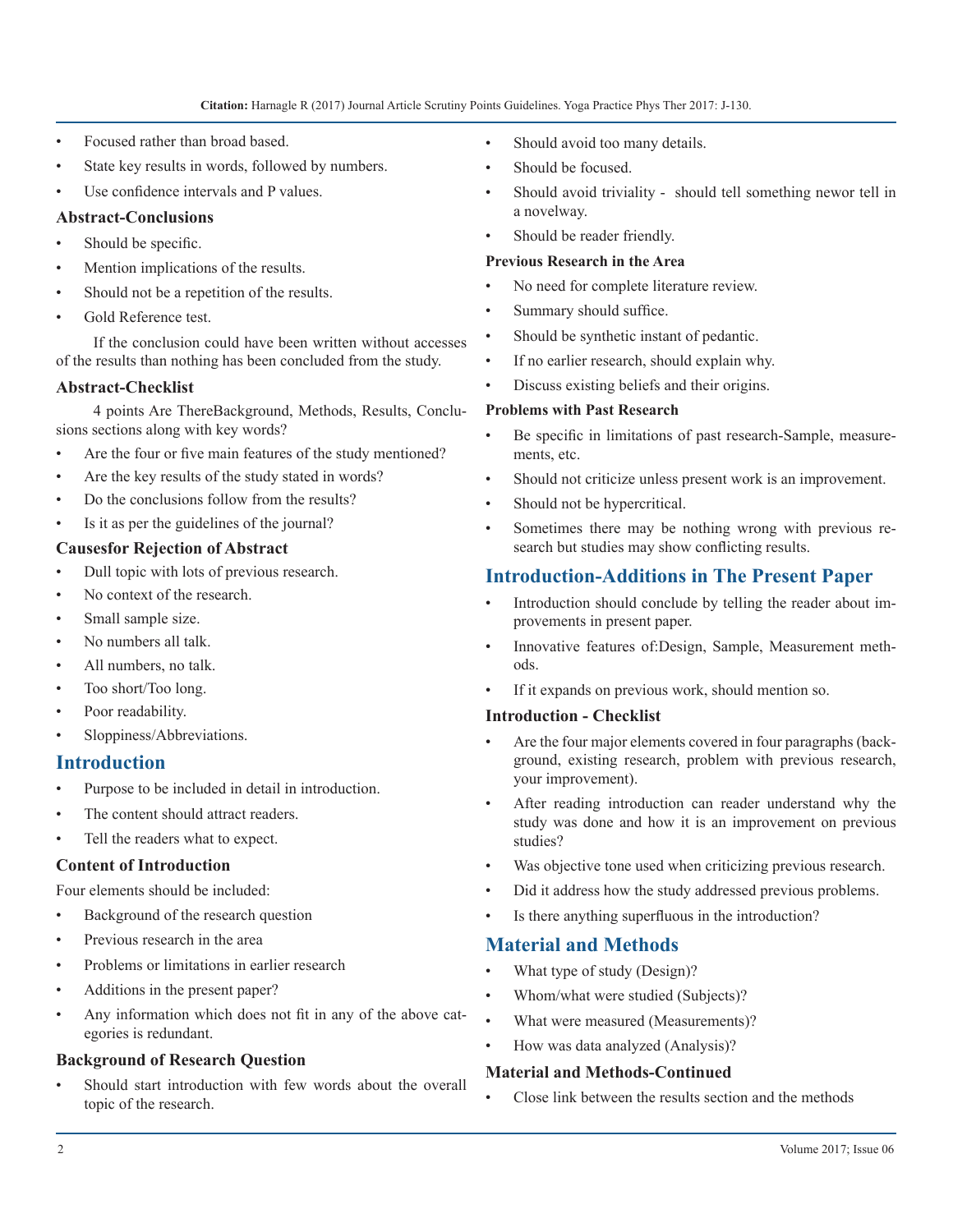If some findings are mentioned under results, then how they were measured should have been described in the methods section.

#### **Methods-Design**

- The study design should be mentioned.
- If more than one design used each should be described and justified.
- Unnecessary words in describing the study design for e.g., "Prospective" Randomized Trial should not be used.

#### **Methods-Subjects and Settings**

- Where the study was done?
- How the subjects were chosen?
- Sample size.
- Sampling plan.
- Case definition.
- Inclusion and exclusion criteria
- How controls were chosen (in case control study)?
- How random allocation was done (in RCT)?
- How allocation concealment was done (in RCT)?

#### **Methods-Measurements**

- Should present in a systematic manner.
- Case definition.
- Predictors, outcome how measured?
- Whether blinded?
- Observer error/instrument error how reduced?
- Measures of observer/instrument agreement.

# **Weighing the Pig(Figure 1).**



#### **Methods-Data Analysis**

Statistical procedures used with adequate references should be explained.

- Statistical packages used.
- Power and sample size calculations.
- Effect size, variability, Type I and Type II errors.
- Tests of significance: Parametric/non-parametric/ Chi squares, RR/OR with 95% confidence intervals.

#### **Methods-Checklist**

- Could the reader replicate the study with given information?
- Was study design mentioned?
- Have measurements been described? Quality control?
- Has effect size, power and sample size/methods of sampling discussed?
- Data transformation discussed? (If used).

#### **Results**

- Major scientific contribution.
- Distinguish data from information.
- Are there irrelevant facts & figures?
- Results may be: Descriptive (summary statistics), Analytic (P values & confidence intervals).

#### **Results-Continued**

- Effect size the star of the show.
- May be multi-starrer with large number of effect sizes.
- "Triage" to pick up 5-10 relevant ones.
- Sort the predictor and outcome variables of each effect size.
- Measurement scales should dictate statistical tests of significance.

#### **Results-Continued**

- Commonly used measures of effect size: RR/OR, Mean difference, Coefficient of correlation.
- These are point estimates.
- Next step is 95% CI of these estimates to determine precision.
- Multivariate analysis if indicated.

#### **Results-Writing Style**

- Focus should be on main results.
- Simple style (target 10-year-old I.Q.).
- Should not be narration around tables and figures.
- Should complement tables and figures.

#### **Results-Checklist**

- Were basic results presented?
- Are main effect sizes easy to locate?